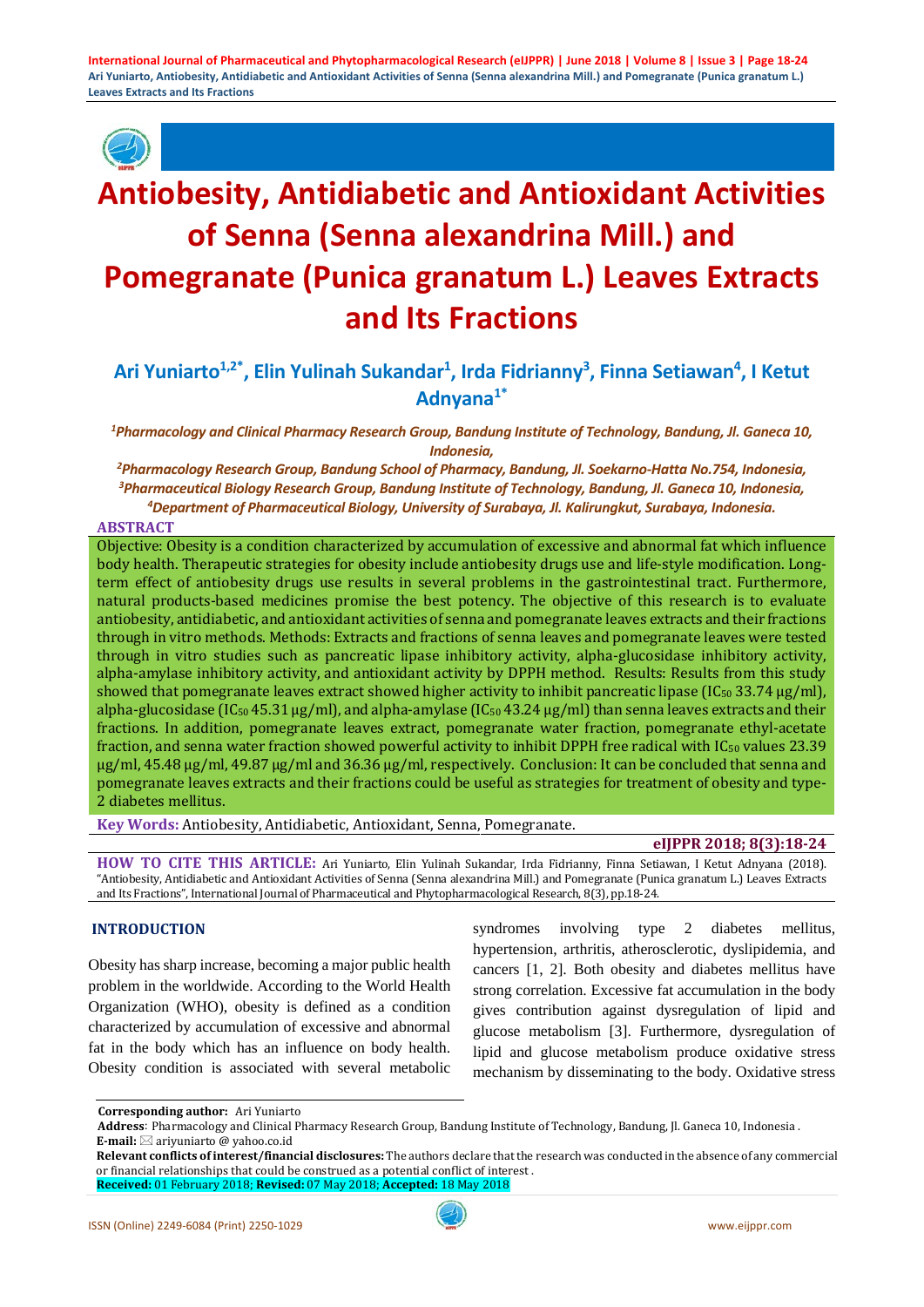in the next stage affects many organs in the body and decreases antioxidant status of the body. Oxidative stress mechanism plays a key role in the development of diabetes mellitus.

Diabetes mellitus is a metabolic disorder characterized by hyperglycemia (increase of blood glucose level) and abnormality of carbohydrate, lipid, and fat metabolism. Diabetes mellitus were classified into type 1 diabetes mellitus and type 2 diabetes mellitus. This condition is associated with absolute or relative insulin deficiency on the pancreas [4-6]. Various complications of diabetes mellitus involve microvascular and macrovascular such as microangiopathy, cardiovascular disease, cerebrovascular disease, and renal disease [7, 8].

One of the strategies used in the development of antiobesity and antidiabetic agents is exploration of potent lipase inhibitors and digesting enzyme inhibitors (such as alpha-glucosidase and alpha-amylase enzymes) from natural products. For clinical application, synthetic drugs such as orlistat and acarbose are widely used as inhibitor of these enzymes in obesity patient with type 2 diabetes mellitus. However, administration of these drugs was reported to cause several side effects [9, 10]. Therefore, potency of natural products that can inhibit pancreatic lipase enzyme and digesting enzyme must be explored to develop antiobesity and antidiabetic candidates with less side effects. In addition, number of studies showed that antioxidant effect of the natural products had strong correlation with antiobesity and antidiabetic effects. So, natural products which have antioxidant effect, might be effective in treating obesity and diabetes mellitus. Senna (Senna alexandrina Mill.) and pomegranate (Punica granatum L.) are widely used as folk medicine for several purposes. All of parts from these plants have beneficial pharmacological activities. Senna can be found in Africa, India, and Asia. The applicable parts of senna are the leaves, pods, and fruits. Pharmacological activities of senna include purgative, antipyretic, laxative, and diuretic [11]. The other plant, Pomegranate (Punica granatum L.) belongs to the Punicaceae family, which can be found in America, Europa, and Asia. The applicable parts of pomegranate are the roots, barks, fruits, peels, and leaves to treat several diseases including cancer, infections, obesity, and inflammation [12]. Therefore, the aims of this research were to evaluate antiobesity, antidiabetic, and antioxidant activities of senna (Senna alexandrina Mill.) and pomegranate (Punica granatum L.) leaves extracts and their fractions.

#### **MATERIALS AND METHODS**

#### **Reagents**

All reagents were of analytical grade. Porcine pancreatic lipase enzyme, oleic acid, bovine serum albumin, alphaglucosidase enzyme from Saccharomyces cerevisiae, pnitrophenyl-α-D-glucopyranoside (pNPG), alpha-amylase enzyme from Bacillus licheniformis, and the DPPH (1,1 diphenyl-2-picrylhydrazil) were obtained from Sigma-Aldrich. Orlistat and acarbose were received from Bumi Medika Ganesha Pharmacy, Bandung, Indonesia.

#### **Plant material and identification**

Senna (Senna alexandrina Mill.) leaves and Pomegranate (Punica granatum L.) leaves were collected from Bandung, West Java, Indonesia. Senna leaves and Pomegranate leaves were identified in Tropical Biopharmaca Research Center, Bogor Agricultural University and Herbarium Bandungense, School of Life Sciences and Technology, Bandung Institute of Technology, West Java, Indonesia, respectively.

#### **Extraction and fractionation**

Senna and pomegranate leaves were dried and grinded into powder. The powder of senna leaves and pomegranate leaves were extracted with 96% ethanol by reflux method and evaporated by rotary evaporator at  $50^{\circ}$  C, speed at  $50$ rpm. Obtained extract was fractionated by liquid-liquid extraction using n-hexane and ethyl acetate. Furthermore, extracts and its fractions were used for pancreatic lipase enzyme, alpha-glucosidase enzyme, alpha-amylase enzyme, and antioxidant assays.

## **Phytochemical screening of extracts and fractions**

Phytochemical screening of extracts and fractions of senna leaves and pomegranate leaves were performed to evaluate the presence of phytochemical constituents such as alkaloids, flavonoids, saponins, tannins, quinones, and steroids/triterpenoids.

#### **Pancreatic lipase enzyme assay**

The pancreatic lipase inhibitory activity in this research was determined by measuring the release rate of oleic acid from sesame oil. The method was adopted from Han's et al. method [13] with minor modification. The substrate contained 15 mmol/l sesame oil, 1 mmol/l NaCl, 1 mmol/l  $CaCl<sub>2</sub>$ , 10 mg of bovine serum albumin  $(BSA)/ml$ , and phosphate buffer solution (pH 8.0) was prepared by sonication process for 5 min. Furthermore, substrate (100 μl) was added by 50 μl of porcine pancreatic lipase and 100 μl various concentrations of the extracts or fractions of senna leaves and pomegranate leaves (20, 40, 60, 80, 100  $\mu$ g/ml), incubated for 30 min at 37°C in a total volume of 250 μl. Then, incubation was followed by adding 3 ml of 1:1 (v/v) mixture of chloroform and n-heptane, and extracted by shaking the centrifuge tube for 10 min in a shaker. In addition, the mixture centrifuged at 2000 rpm for 10 min. The upper aqueous phase was removed and the lower phase added with copper reagent (0.5 ml). The tube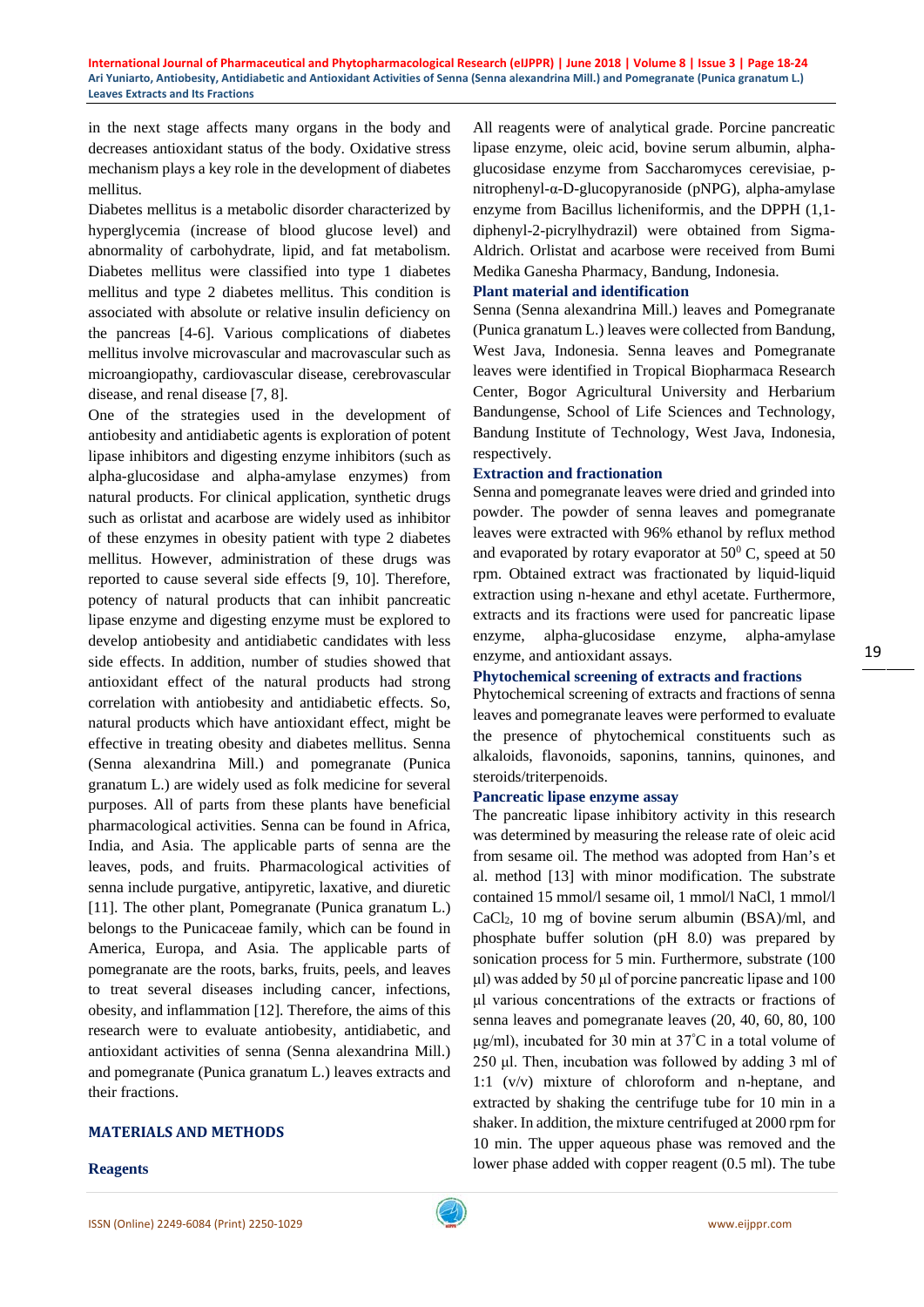was shaken again for 10 min, was centrifuged at 2000 rpm, and 0.5 ml of the upper phase (organic phase) added with 0.5 ml diethyldithiocarbamate-Na solution. The absorbance was then measured at  $\lambda$  480 nm using UV-Vis spectrophotometer. Lipase inhibitory activity was determined by measuring the effect on the enzyme reaction rate after adding extracts or fractions compared to control. Orlistat was used as positive control. Percentage of pancreatic lipase inhibitory was calculated by the formula:

% Inhibitory =  $(Absorbane_{control} - Absorbane_{sample}/$ Absorbance control) x 100

IC50 pancreatic lipase inhibitory activity of each extract and fraction was determined using regression linier of its calibration curve.

#### **Alpha-glucosidase enzyme assay**

The alpha-glucosidase inhibitory activities of extracts and fractions of senna and pomegranate leaves were determined according to the method which described by Kim et al. [14] with minor modification. In this research, were used alpha-glucosidase enzyme from Bacillus licheniformis and p-nitrophenyl-α-D-glucopyranoside (pNPG) as the substrate. 100 μl alpha-glucosidase enzyme (1.0 unit/ml) was pre-incubated with 50 μl of the various concentrations of the extracts or fractions (n-hexane, ethyl acetate, and water) such as 20, 40, 60, 80, and 100 μg/ml for 10 min. Furthermore, 50 μl of pNPG (3.0 mM) was dissolved in 20 mM phosphate buffer solution (pH 6.9) added to the mixture to initiate the reaction. The reaction mixture was followed by incubation process at  $37^0C$  for 20 min and stopped by using 2 ml of  $Na_2CO_3$  (0.1 M). The alpha-glucosidase inhibitory activity was determined by measuring of the yellow color para-nitrophenol released from pNPG at  $\lambda$  405 nm. Acarbose was used as positive control. The percentage of the alpha-glucosidase inhibitory activity was determined by the following formula:

% Inhibitory =  $(Absorbane_{control} - Absorbane_{sample}/$ Absorbance control) x 100

IC<sub>50</sub> of alpha-glucosidase inhibitory activity of each sample was observed using regression linier of its calibration curve.

#### **Alpha-amylase enzyme assay**

The alpha-amylase inhibitory activity of extracts and fractions of senna leaves and pomegranate leaves were determined according to the method of Dastjerdi et al. [15]. The alpha-amylase solution (0.5 unit/ml) was obtained by mixing between 0.001 g alpha-amylase enzyme in 100 ml of 20 mM sodium phosphate buffer (pH 6.9). The starch solution  $(0.5\% \text{ w/v})$  was prepared by stirring 0.25 g of potato starch in 50 ml of deionized water and boiled for 15

min. Senna leaves extract, pomegranate leaves extract, and its fractions were dissolved in DMSO. 0.5 ml of each extract and fraction of senna leaves and pomegranate leaves mixed with 0.5 ml of the alpha-amylase solution in a test tube. This mixture was followed by incubation process at 37<sup>0</sup>C for 30 min. After incubation, 0.5 ml starch solution was added in the mixture and test tube incubated at 370 C for 10 min. Then, 0.5 ml of the DNS as color reagent was added and the test tube placed into water bath at 850 C for 15 min. After 15 min, the mixture was removed from water bath and diluted with 9 ml distilled water. Acarbose was used as positive control. The absorbance was read at  $\lambda$  540 nm. The percentage of alpha-amylase was observed by the following formula:

% Inhibitory = (Absorbance  $_{control}$  – Absorbance  $_{sample}$ / Absorbance control) x 100

IC<sub>50</sub> of alpha-amylase inhibitory activity of each sample was calculated using regression linier of its calibration curve.

#### **Antioxidant assay by DPPH method**

The antioxidant activity of the extracts and fractions of senna and pomegranate leaves was determined using DPPH which adopted from Fidrianny's et al. method [16]. Radical scavenging activity of extracts and fractions against DPPH was determined by spectrophotometry at  $\lambda$ 516 nm. In this research, ascorbic acid was used as standard. Percentage of DPPH scavenging activity was calculated by the formula:

% Inhibitory = 
$$
A0 - A1/A0 \times 100
$$

IC50 of DPPH scavenging activity of was determined using regression linier of its calibration curve.

## **RESULTS**

#### **Phytochemical screening of extracts and fractions**

Phytochemical screening results of extracts and fractions of senna leaves and pomegranate leaves are exhibited in Table 1 and Table 2. The presence of phytochemical compounds on extracts and fractions might be responsible for its activity on pancreatic lipase enzyme, alphaglucosidase enzyme, alpha-amylase enzyme, and antioxidant assays.

## **Pancreatic lipase enzyme assay**

In this research, inhibitory activities of senna and pomegranate leaves extracts and its fractions were investigated on pancreatic lipase enzyme.  $IC_{50}$  value was calculated for each extract and fraction. Figure 1 revealed the inhibition activity against pancreatic lipase enzyme by senna leaves extract and its fractions. Orlistat was used as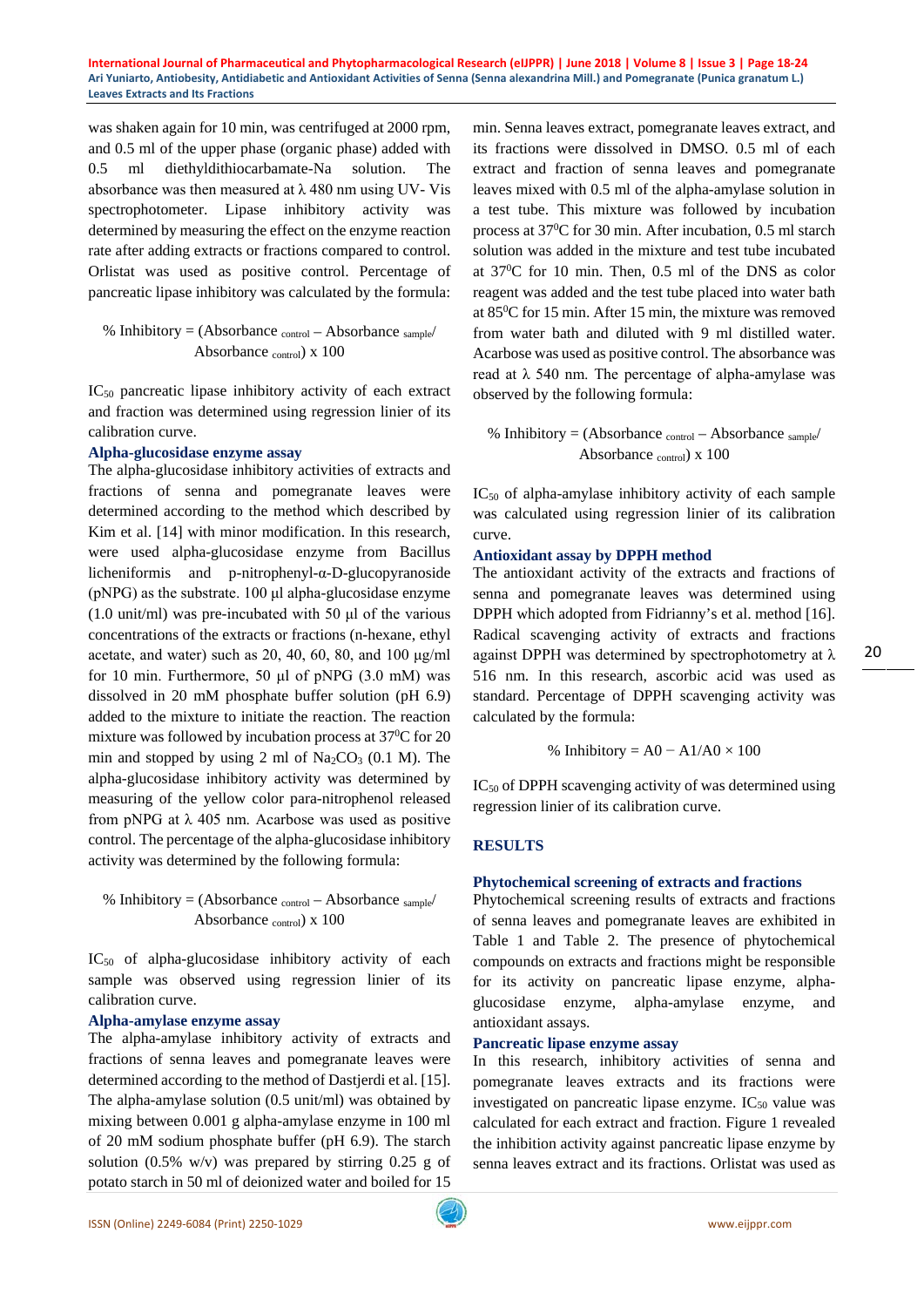standard. IC<sub>50</sub> for ethanol extract, n-hexane fraction, ethylacetate fraction, and water fraction of senna leaves were 49.79 μg/ml, 57.49 μg/ml, 52.51 μg/ml, and 53.02 μg/ml, respectively. IC<sub>50</sub> for orlistat was 0.25  $\mu$ g/ml.

Figure 2 presented the results of inhibition activity of pomegranate leaves extract and its fractions against pancreatic lipase enzyme.  $IC_{50}$  values for ethanol extract, n-hexane fraction, ethyl-acetate fraction, and water fraction of pomegranate leaves were 0.25 μg/ml, 33.74 μg/ml, 50.67 μg/ml, 39.43 μg/ml, and 42.88 μg/ml, respectively. IC<sub>50</sub> value for orlistat was 0.25  $\mu$ g/ml.

## **Alpha-glucosidase enzyme assay**

Figure 3 demonstrated the inhibition activity of senna leaves extract and its fractions against alpha-glucosidase enzyme. Acarbose was used as positive control.  $IC_{50}$  values for acarbose, ethanol extract, n-hexane fraction, ethylacetate fraction, and water fraction of senna leaves were 36.17 μg/ml, 49.03 μg/ml, 78.13 μg/ml, 49.46 μg/ml, and 46.93 μg/ml, respectively. Figure 4 expressed the results of inhibition activity against alpha-glucosidase enzyme by pomegranate leaves extract and its fractions.  $IC_{50}$  for acarbose, ethanol extract, n-hexane fraction, ethyl-acetate fraction, and water fraction of pomegranate leaves were 36.17 μg/ml, 45.31 μg/ml, 60.00 μg/ml, 58.48 μg/ml and 56.88 μg/ml, respectively.

## **Alpha-amylase enzyme assay**

Figure 5 presented the results of inhibition activity against alpha-amylase enzyme by senna leaves extract and its fractions. Acarbose was used as positive control.  $IC_{50}$ values of acarbose, ethanol extract, n-hexane fraction, ethyl-acetate fraction, and water fraction from senna leaves were 27.90 μg/ml, 60.11 μg/ml, 49.98 μg/ml, 46.65 μg/ml and 40.68 μg/ml, respectively.

Figure 6 showed the results of inhibition activity of pomegranate leaves extract and its fractions against alphaamylase enzyme.  $IC_{50}$  for acarbose, ethanol extract, nhexane fraction, ethyl-acetate fraction, and water fraction of pomegranate leaves were 27.90 μg/ml, 42.71 μg/ml, 62.63 μg/ml, 60.63 μg/ml, and 55.18 μg/ml), respectively.

## **Antioxidant activity by DPPH method**

Table 1 revealed antioxidant activity of senna leaves extract and its fractions by DPPH method. The highest antioxidant activity was given by water fraction of senna leaves with  $IC_{50}$  36.36  $\mu$ g/ml. While antioxidant activity of pomegranate leaves extract and its fractions by DPPH method were exhibited in Table 2. The lowest  $IC_{50}$  was shown by ethanol extract of pomegranate leaves (23.39  $\mu$ g/ml). IC<sub>50</sub> value of ascorbic acid standard was 5.26 μg/ml.

## **DISCUSSION**

Obesity was associated with chronic diseases including type II diabetes mellitus, hypertension, musculoskeletal disorders, arthritis, and various cancers. The basic pathophysiology of obesity is an energy imbalance between calorie intake and expenditure. Therefore, inhibition against digestion and absorption process of dietary fat can be used as treatment of obesity [17, 18]. Pancreatic lipase enzyme is important enzyme in the body which has responsibility and contribution against obesity by dietary triacylglycerol hydrolysis mechanism to monoacylglycerols and fatty acids. Pancreatic lipase enzyme is one of the studied targets to establish potential natural products as antiobesity [19]. Pancreatic lipase enzyme could be inhibited by orlistat. Orlistat has mechanism through a covalent bond against site of action of lipase enzyme [20, 21]. Experimental results showed that senna leaves' extract has potency to influence pancreatic lipase enzyme inhibition, although it gave lower activity compared to the pomegranate leaves extract. Senna leaves containing major compound was known as sennoside. Pharmacological observation showed that sennosides A and sennosides B were responsible for stimulation of the auerbach plexus in gastrointestinal tract and did not have strong bond against active site of pancreatic lipase enzyme. Senna leaves were known as laxative agent [11, 22]. Furthermore, pomegranate leaves extract showed powerful activity to inhibit pancreatic lipase enzyme activity. This result is consistent with the previous study using pomegranate leaves extract. Pomegranate leaves extract presented stronger activity to inhibit pancreatic lipase enzyme compared to the senna leaves extract and their fractions [23].

Obesity has relationship with antioxidant status in the body and diabetes mellitus condition. Accumulation of excessive fat in the body produce oxidative stress on several organs such as liver, kidney, heart, and pancreas. If it affects pancreas, then the next problem is dysfunction of IRS (insulin receptor substrates). IRS dysfunction has an important role against diabetes mellitus. Diabetes mellitus is a chronic disorder that influences carbohydrate, protein, and fat metabolism in the body. Diabetes mellitus is classified into type-1 diabetes mellitus and type-2 diabetes mellitus. Both type-1 diabetes mellitus and type-2 diabetes mellitus are caused by problem on the pancreas, especially beta-langerhans islet cells. The problem includes absence of insulin secretion or insulin resistance. The alphaglucosidase is one of important digesting enzyme, having ability to hydrolyze polysaccharide into glucose. Inhibition on this enzyme is associated with blood glucose control. Alpha-glucosidase enzyme can be found in small intestine [24]. Experimental results showed that both extracts and

21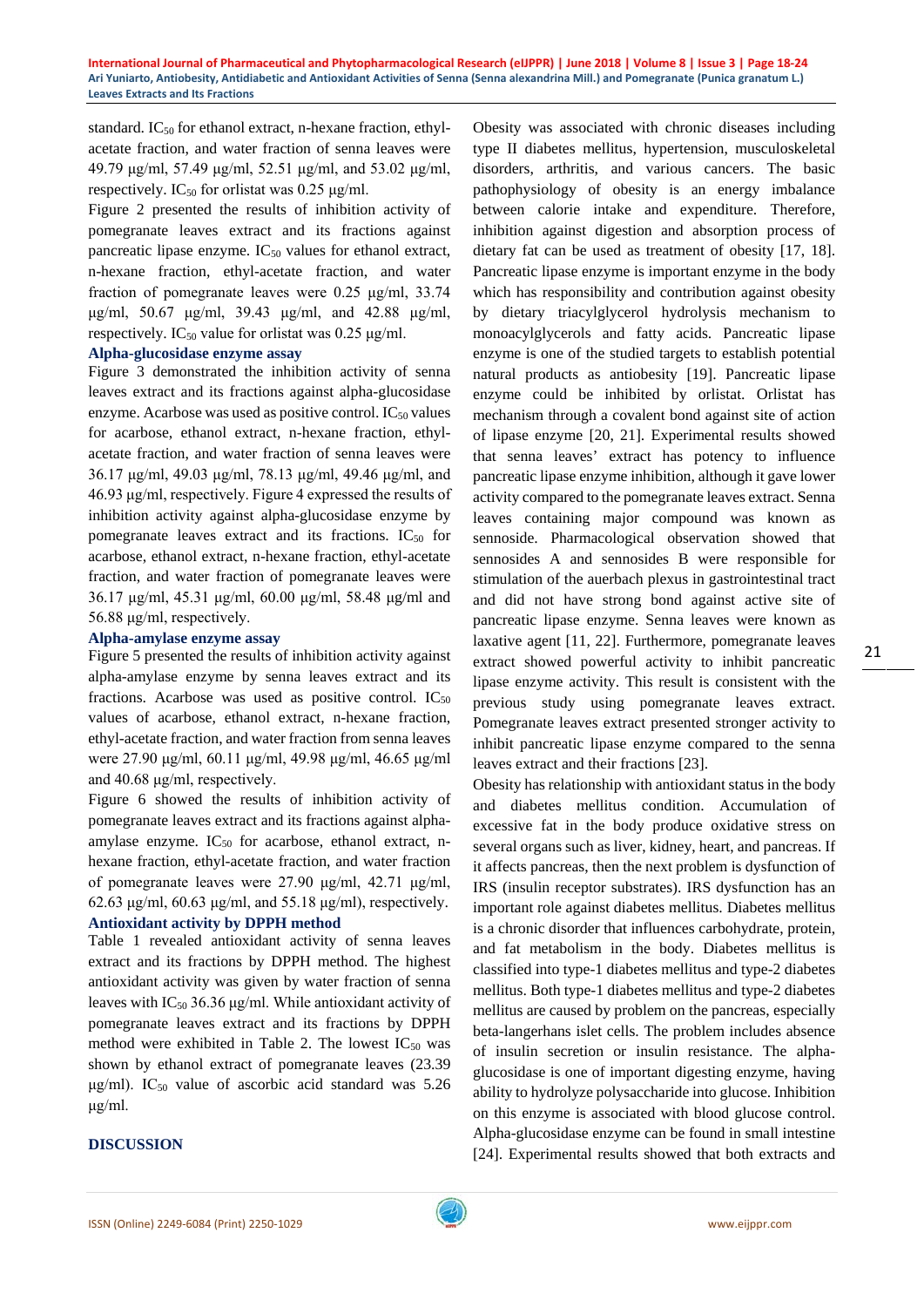fractions of senna leaves and pomegranate leaves have great ability to inhibit alpha-glucosidase enzyme.

Beside alpha-glucosidase enzyme, another enzyme such as alpha-amylase, nowadays has become a target to reduce hyperglycemia. Alpha-amylase enzyme can be found in saliva and pancreas. Alpha-amylase enzyme is one of important digesting enzyme, having ability to hydrolyze polysaccharide into maltose and glucose. Inhibition on this enzyme contributed against blood glucose control [25]. In this research, the inhibition activities of senna and pomegranate leaves extract and its fractions were investigated on alpha-amylase enzyme. Experimental results showed that both extracts and fractions of senna leaves and pomegranate leaves have great ability to inhibit alpha-amylase enzyme.

The in vitro final assay is antioxidant activity measurement using DPPH method. The DPPH method was introduced by Blois [26] and it is widely used to evaluate the ability of compounds to act as free radical scavengers or hydrogen donors. The  $IC_{50}$  parameter was used for the results interpretation the DPPH method and defined as the concentration that can scavenge 50% of DPPH free radical. The advantage of DPPH method is fast and simple [27]. Extracts and fractions of senna and pomegranate leaves were examined their  $IC_{50}$  values. The highest antioxidant activity was given by water fraction of senna leaves. While, ethanol extract, water fraction, and ethyl-acetate fraction of pomegranate leaves were given powerful activity on antioxidant assay by DPPH method.

Experimental results which were obtained can explain that both extracts and fractions of senna leaves and pomegranate leaves have great activity to inhibit pancreatic lipase, alpha-glucosidase, alpha-amylase, and antioxidant assay using DPPH method.

## **CONCLUSION**

The experimental results reported that pomegranate leaves extract and its fractions exhibited higher activity against pancreatic lipase enzyme inhibitory activity, alphaglucosidase enzyme inhibitory activity, alpha-amylase enzyme inhibitory activity, and antioxidant activity compared to senna leaves extract and its fractions. Experimental result was obtained given promising prospect for obesity and type II diabetes mellitus treatment.

## **CONFLICT OF INTEREST**

There is no conflict of interest to disclose.

#### **ACKNOWLEDGEMENT**

This research was supported by Internal Research Grant from Centre of Research and Community Services, Bandung School of Pharmacy. Author would like to thank for Hubbi Nasrulloh Muhammad from School of Pharmacy-Bandung Institute of Technology for the contribution.

#### **REFERENCES**

- [1] Huttunen, R., Syrjanen, J. Obesity and the risk and outcome of infection, Int J Ob. 2013, 37, 333-340.
- [2] Sukandar, E.Y., Kurniati, N.F., Nurdianti, A.N. Antiobesity effect of ethanol extract of Anredera cordifolia (Ten) steenis leaves on obese male wistar rats induced by high-carbohydrate diet, Int J Pharm Pharm Sci. 2016, 8(4), 171-173.
- [3] Al-goblan, A.S, Al-alfi, M.A., Khan, M.Z. Mechanism linking diabetes mellitus and obesity, Diabetes Metab Snydr Obes. 2014, 7, 587-591.
- [4] Ramprasad, R., Madhusudhan, S. In vitro  $\alpha$ -amylase and α-glucosidase inhibitory activities of ethanolic extract of Lactuca runcinata DC, Der Pharmacia Lettre. 2016, 8(5), 231-236.
- [5] Bhutkar, M.A., Bhise, S.B. In vitro assay of alpha amylase inhibitory activity of some indigenous plants, Int J Chem Sci. 2012, 10(1), 457-462.
- [6] Kazeem, M.I., Ogunbiyi, J.V., Ashafa, A.O.T. In vitro studies on the inhibition of α-amylase and αglucosidase by leaf extracts of Picralima nitida (Stapf), Trop J Pharm Res. 2013, 12(5), 719-725.
- [7] Rege, A.A.A., Chowdary, A.S. Evaluation of alphaamylase and alpha-glucosidase inhibitory activities of Ocimum sanctum Linn, Int J Pharm Sci Rev Res. 2014, 25(1), 130-133.
- [8] [8] Fowler, M.J. Microvascular and macrovascular complications of diabetes, Clin Diabetes. 2008, 26(2), 77-82.
- [9] Drew, B.S., Dixon, A.F., Dixon, J.B. Obesity management: update on orlistat, Vasc Health Risk Manag. 2007, 3(6), 817-821.
- [10]Tahrani, A.A., Piya, M.K., Kennedy, A., Barnett, A.H. Glycaemic control in type 2 diabetes: targets and new therapies, Pharmacol Ther. 2010, 125, 328-61.
- [11]Balasankar, D., Vanilarasu, K., Preetha, P.S., Umadevi, S.R.M., Bhowmik, D. Senna-a medical miracle plant, J Med Plants Stud. 2013, 1(3), 41-47.
- [12]Miguel, M.G., Neves, M.A., Antunes, M.D. Pomegranate (Punica granatum L.): a medicinal plant with myriad biological properties-a short review, J Med Plants Res. 2010, 4(25), 2836-2847.
- [13]Han, L.K., Kimura, Y., Okuda, H. Reduction in fat storage during chitin-chitosan treatment in mice fed a high-fat diet, Int J Ob. 1999, 23, 174-179.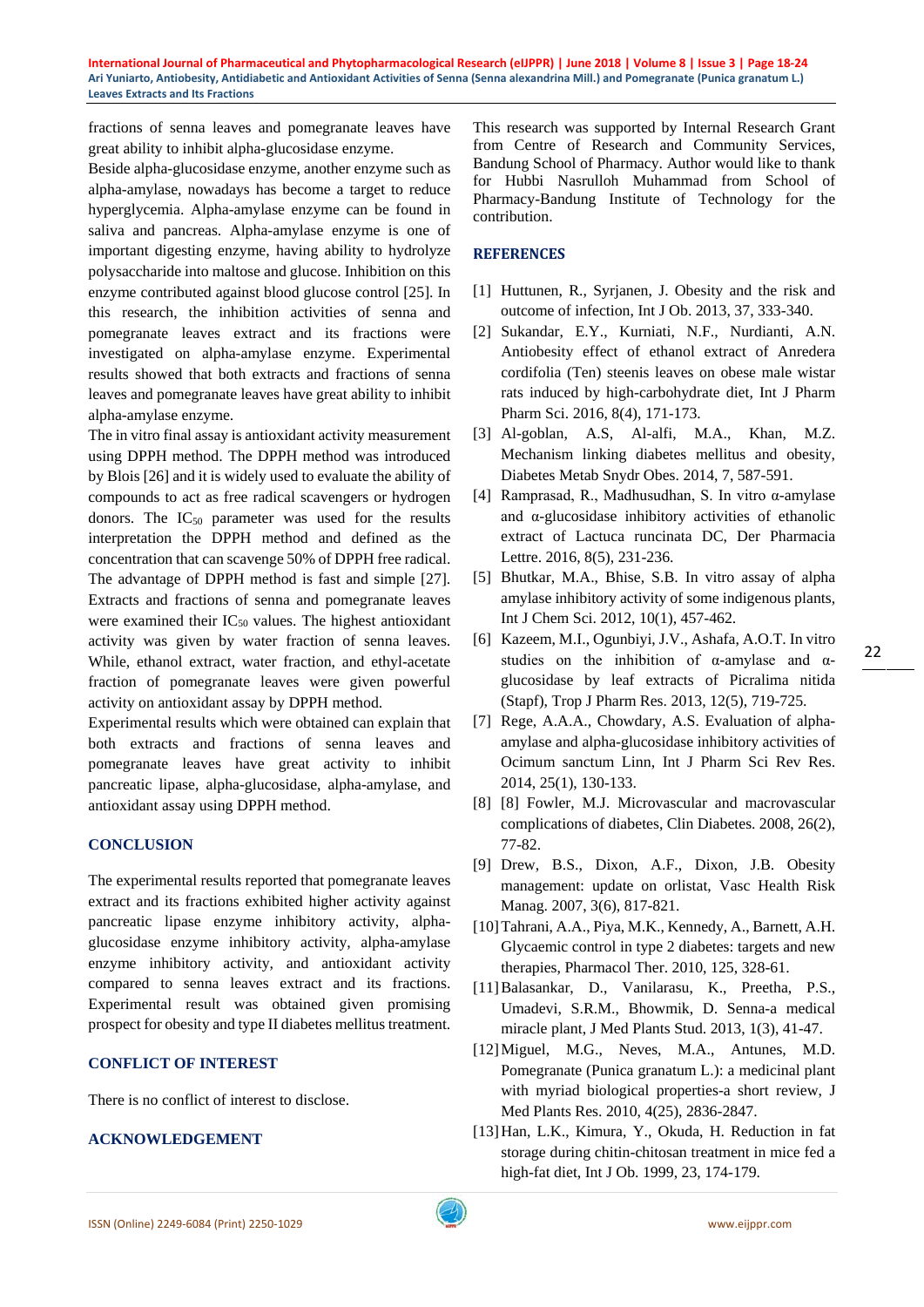- [14]Kim, Y.M., Jeong, Y.K., Wang, M.H., Lee, W.Y., Rhee, H.I. Inhibitory effects of pine bark extract on alpha-glucosidase activity and postprandial hyperglycemia, Nutrition. 2005, 21, 756-761.
- [15]Dastjerdi, Z.M., Namjoyan, F., Azemi, M.E. Alpha amylase inhibition activity of some plants extract of Teucrium species, Eur J Biol Sci. 2015, 7(1), 26-31.
- [16]Fidrianny, I., Windyaswari, A.S., Wirasutisna, K.R. Antioxidant capacities of various leaves extract from five colors varieties of sweet potatoes tubers using ABTS, DPPH assays and correlation with total flavonoid, phenolic, carotenoid content, Res J Med Plants. 2013, 1-11.
- [17]Mahmoud, R.H., Elnour, W.A. Comparative evaluation of the efficacy of ginger and orlistat on obesity management, pancreatic lipase and liver peroxisomal catalase enzyme in male albino rats, Eur Rev Med Pharmacol Sci. 2013, 17, 75-83.
- [18]Zhang, J., Kang, M.J., Kim, M.J., Kim, M.E., Song, J.H., Lee, Y.M., Kim, J.I. Pancreatic lipase inhibitory activity of Taraxacum officinale in vitro and in vivo, Nut Res Prac. 2008, 2(4), 200-3.
- [19]Yun, J.W. Possible anti-obesity therapeutics from nature – a review, Phytochemistry. 2010, 71, 1625- 1641.
- [20]Bais, S., Singh, G.S., Sharma, R. Antiobesity and hypolipidemic activity of Moringa oleifera leaves against high fat diet-induced obesity in rats, Adv Biol. 2014, 1-9.
- [21]Al-suwailem, K., Al-Tamimi, A.S., Al-Omar, M.A., Al-Suhibani, M.S. Safety and mechanism of action of orlistat (tetrahydrolipstatin) as the first local antiobesity drug, J Appl Sci Res. 2006, 1-4.
- [22]Al-faris, N.A. Biological evaluation of the weight reduction capacity of selected herbal products available in the Kingdom of Saudi Arabia, Int J Nutr Food Sci. 2014, 3(1), 7-13.
- [23]Setiawan, F., Adnyana, I.K., Sukandar, E.Y., Sukrasno, Yuniarto, A., Pebritrinasari, R. Pharmacological screening for potency of antiobesity on five plants based on ethnopharmacological use, Asian J Pharm Clin Res. 2015, 8(4), 299-301.
- [24]Watcharachaisoponsiri, T., Sornchan, P., Charoenkiatkul, S., Suttisansanee, U. The αglucosidase and α-amylase inhibitory activity from different chili pepper extracts, Int Food Res J. 2016, 23(4), 1439-1445.
- [25]De Salles, P.M., De Souza, P.M., Simeoni, L.A., De Oliveira, Magalhaes, P., Silveira, D. α-amylase inhibitors: a review of raw material and isolated compounds from plant source, J Pharm Pharm Sci. 2012, 15(1), 141-183.
- [26] Blois, M.S. Antioxidant determinations by the use of a stable free radical, Nature. 1958, 181, 1199–1200.
- [27]Fidrianny, I., Puspitasari, N., Marlia, S.W. Antioxidant activities, total flavonoid, phenolic, carotenoid of various shells extracts from four species of legumes, Asian J Pharm Clin Res. 2014, 7(4), 42- 46.

## **ILLUSTRATIONS**



**Fig. 1. In vitro assay on pancreatic lipase enzyme inhibition by senna leaves extract and its fractions.**



**Fig.2 . In vitro assay on pancreatic lipase enzyme inhibition by pomegranate leaves extract and its fractions.**



**Fig. 3. In vitro assay on alpha-glucosidase enzyme inhibition by senna leaves extract and its fractions.**